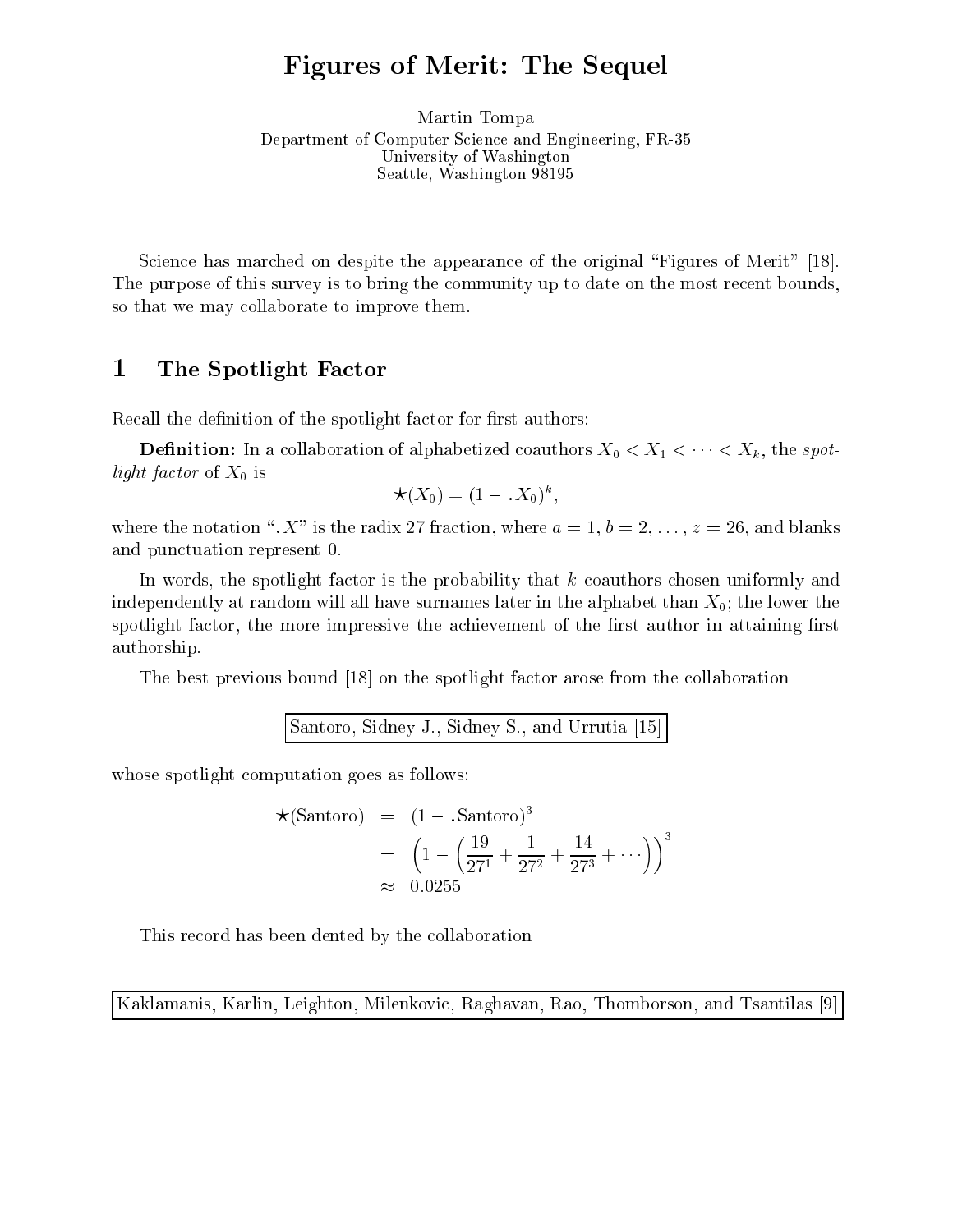for which  $\star$ (Kaklamanis)  $\approx 0.0251$ . A cynic might wonder whether some authors did this al
ulation themselves in order to know just how many oauthors to invite. At one point a preliminary version of their paper had a ninth coauthor whose surname, incredibly, also began with a letter later than K in the alphabet. This would have been worth a spotlight factor of approximately 0.0148.

### 2The Coefficient of Obliviousness

A second figure of merit from [18] was the coefficient of obliviousness:

**Definition:** In a collaboration of  $X_0 < X_1 < \cdots < X_k$ , the *coefficient of obliviousness* of  $X_i$  is

$$
\dot{\zeta}(X_i) = (X_i - X_0)^i,
$$

for  $1 \leq i \leq k$ .

In words, the coefficient of obliviousness is the probability that i coauthors chosen uniformly and independently at random will all have surnames that precede  $X_i$  as narrowly as does  $X_0$ ; the lower the coefficient, the more oblivious  $X_i$  is to the fame of being first author.

The record for coefficient of obliviousness from [18] was held by

```
Plumstead B. and Plumstead J. [14]
```
for which  $/$  (Plumstead J.)  $\approx$  1.53  $\times$  10  $^{-1}$  . There was some grumbling about the fact that many of the most oblivious collaborations in [18] came from familial ties, and so were not random at all. The suggestion was that one should measure *nonnepotistic* obliviousness, for which the best example from [18] was

Brassard and Bratley [2]

with  $/$  (Bratley)  $\approx$  1.40  $\times$  10  $^{-1}$ .

This record of nonnepotistic obliviousness is beaten, however, by

Goldreich, Goldwasser, and Micali [7]

for which  $\chi$  (Goldwasser)  $\approx$  3.39  $\times$  10  $^{-1}$  . This even edges out the familial obliviousness of

```
Yao A. and Yao F. [20]
```
 $\rm{for~~wmin}$  /(Yao F.)  $\approx$  5.58  $\times$  10  $^{-1}$  .

But the most astonishing find is the collaboration

```
Smith J., Smith K., and Smith R. [16]
```
for which  $\chi$  (Smith R.)  $\approx$  5.84  $\times$  10  $\gamma$   $\ll$   $\chi$  (Plumstead J.), shattering all previous records. Moreover, the text of this paper asserts that the authors are unrelated, satisfying the nonnepotistic condition as well.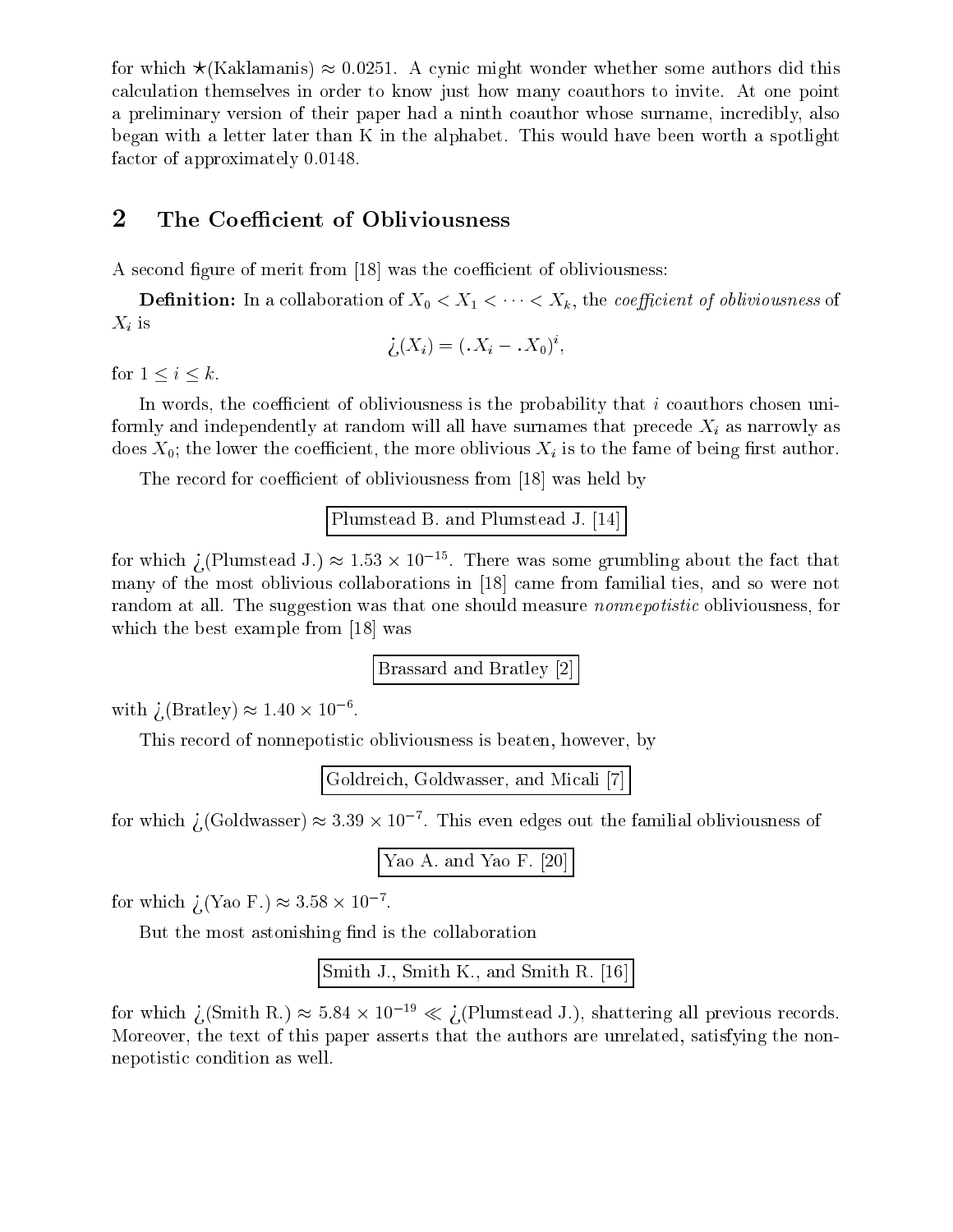### 3Monotone Erdös Number

The greatest strides have occurred in the important subfield of monotone Erdös numbers. Define a directed graph  $G = (V, E)$ , where V is the set of all researchers, and  $(u, v) \in E$  if and only if there is some publication in which  $u$  appears earlier in the list of coauthors than  $\upsilon.$ 

**Definition:** The monotone Erdös number of X is the length of a longest directed path in G between Paul Erdös and  $X$ .

In [18] it was shown that Wigderson's monotone Erdös number was 5, and conjectured that this was the best bound possible. Table 1, however, resoundingly refutes this conjecture, by producing a researcher whose monotone Erdös number is 12.

| 1.  | Erdös and Freiman [4]                          |
|-----|------------------------------------------------|
| 2.  | Chaimovich, Freiman, and <i>Galil</i> [3]      |
| 3.  | Galil, Kannan, and Szemerédi [6]               |
| 4.  | Frieze, Kannan, and Lagarias [5]               |
| 5.  | Lagarias, Lenstra, and Schnorr [11]            |
| 6.  | Lenstra, Lenstra, and Lovász [12]              |
| 7.  | Karmarkar, Karp, Lipton, Lovász, and Luby [10] |
| 8.  | Luby, <i>Micali</i> , and Rackoff [13]         |
| 9.  | Goldwasser, Micali, and Rivest [8]             |
| 10. | Blum, Floyd, Pratt, Rivest, and Tarjan [1]     |
| 11. | Tarjan and Vishkin [17]                        |
| 12. | Vishkin and <i>Wigderson</i> [19]              |

Table 1: Monotone Erdös Numbers

### A
knowledgements

Mary Bailey, Giles Brassard, David Eppstein, Zvi Galil, David Johnson, Jeff Lagarias, Mi
hael Luby, Prabhakar Raghavan, Mi
hael Saks, Adi Shamir, and Larry Snyder supplied the fuel that kept me from doing something more useful. I am in their debt.

## Disa
knowledgement

Avi Wigderson refused to ollaborate with anyone later in the alphabet, even in the interest of s
ienti advan
ement.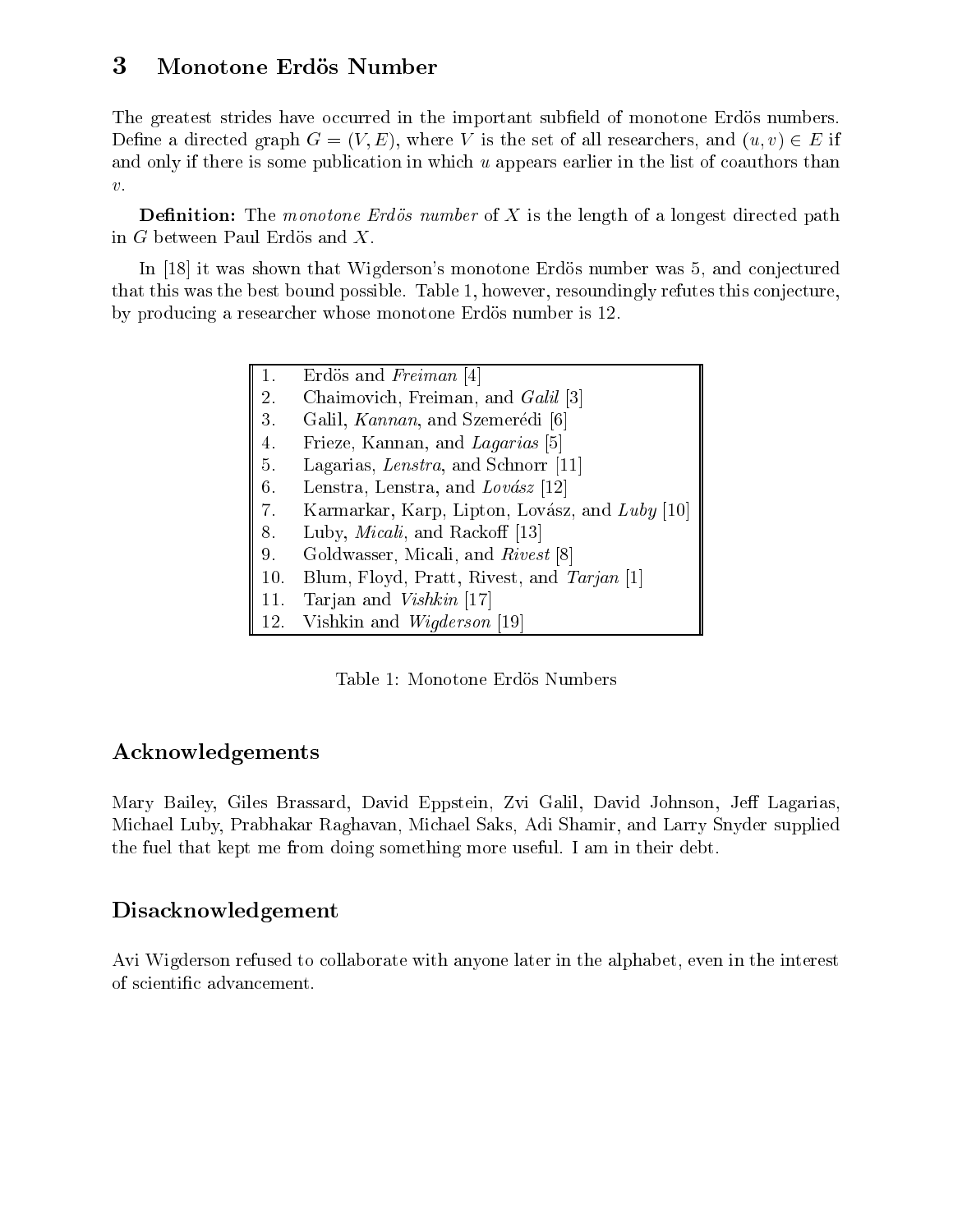# References

- [1] M. Blum, R. W. Floyd, V. R. Pratt, R. L. Rivest, and R. E. Tarjan. Time bounds for selection. Journal of Computer and System Sciences, 7(4):448–461, 1972.
- [2] G. Brassard and P. Bratley. Algorithmics: Theory and Practice. Prentice-Hall, Inc., 1988.
- [3] M. Chaimovich, G. Freiman, and Z. Galil. Solving dense subset-sum problems by using analytical number theory. Journal of Complexity, 5:271-282, 1989.
- [4] P. Erdös and G. Freiman. On two additive problems. Journal of Number Theory,  $34(1):1-12$ , Jan. 1990.
- [5] A. M. Frieze, R. Kannan, and J. C. Lagarias. Linear conguential generators do not produce random sequences. In 25th Annual Symposium on Foundations of Computer *Science*, pages 480–484, Singer Island, FL, Oct. 1984. IEEE.
- [6] Z. Galil, R. Kannan, and E. Szemerédi. On nontrivial separators for k-page graphs and simulations by nondeterministic one-tape Turing machines. Journal of Computer and *System Sciences*, 38:134-149, 1990.
- [7] O. Goldreich, S. Goldwasser, and S. Micali. How to construct random functions. *Journal* of the ACM, 33(4):792-807, 1986.
- [8] S. Goldwasser, S. Micali, and R. Rivest. A digital signature scheme secure against adaptive chosen-message attack. SIAM Journal on Computing, 17(2):281-308, 1988.
- [9] C. Kaklamanis, A. R. Karlin, F. T. Leighton, V. Milenkovic, P. Raghavan, S. Rao. C. Thomborson, and A. Tsantilas. Asymptotically tight bounds for computing with faulty arrays of processors. In 31st Annual Symposium on Foundations of Computer *Science*, St. Louis, MO, Oct. 1990. IEEE.
- [10] N. Karmarkar, R. Karp, R. Lipton, L. Lovász, and M. Luby. A Monte Carlo algorithm to approximate the permanent. Technical report, University of Toronto, 1988.
- [11] J. Lagarias, H. W. Lenstra, Jr., and C.-P. Schnorr. Korkine-Zolotarev bases and successive minima of a lattice and its reciprocal lattice. Technical Report 07718-1986, MSRI. June 1986. To appear in *Combinatorica*.
- [12] A. K. Lenstra, H. W. Lenstra, Jr., and L. Lovász. Factoring polynomials with rational coefficients. Mathematische Annalen, 261:513-534, 1982.
- [13] M. Luby, S. Micali, and C. Rackoff. How to simultaneously exchange a secret bit by flipping a symmetrically-biased coin. In 24th Annual Symposium on Foundations of *Computer Science*, pages 11–21, Tucson, AZ, Nov. 1983. IEEE.
- [14] B. Plumstead and J. Plumstead. Bounds for cube coloring. *SIAM Journal on Algebraic* and Discrete Methods,  $6(1)$ , Jan. 1985.